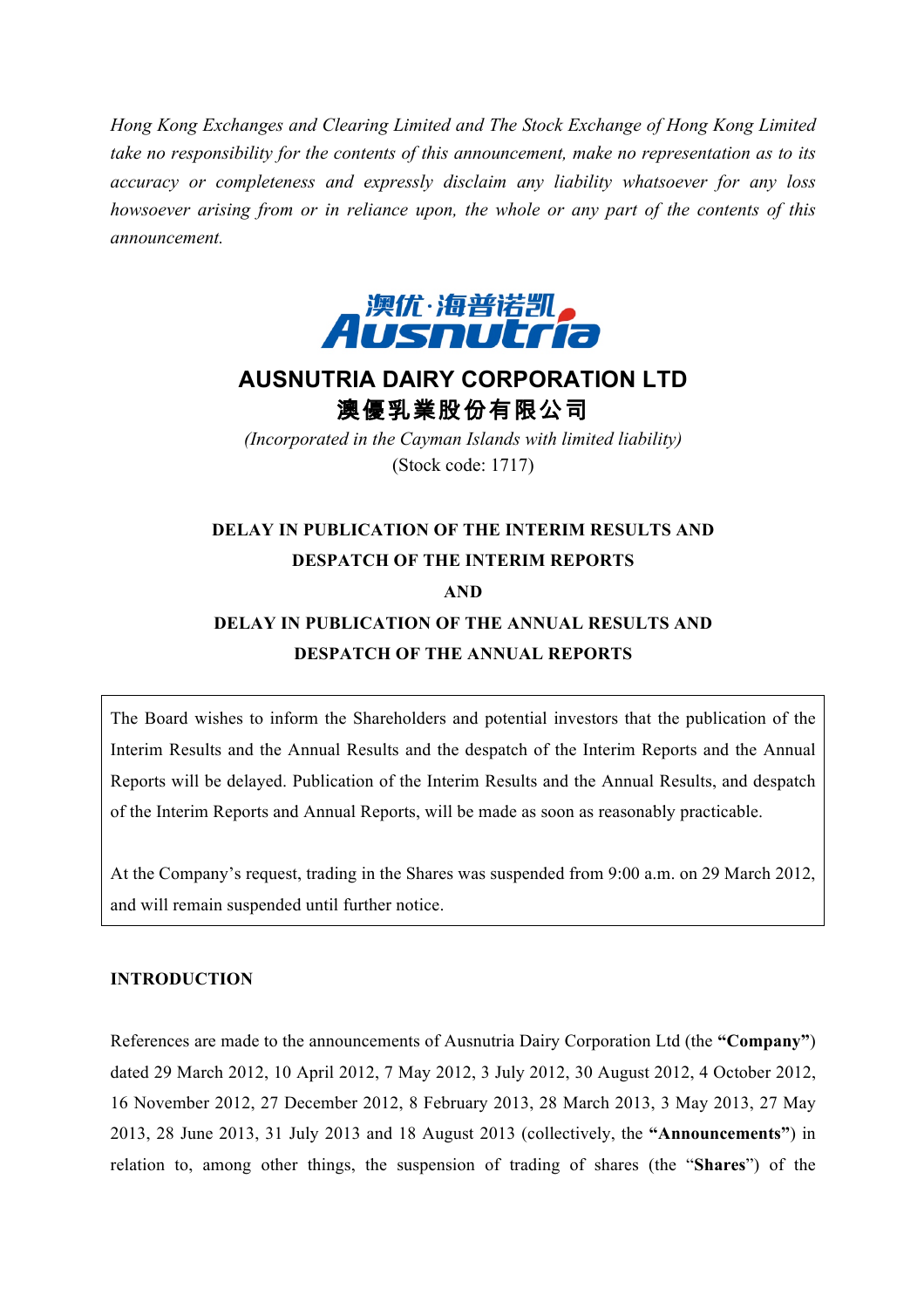Company, delay in issuing annual results announcement and despatch of annual reports for the years ended 2011 and 2012, delay in issuing interim results announcement and despatch of interim report for the six months ended 2012.

Unless otherwise stated, capitalised terms used herein shall bear the same meanings as defined in the Announcements.

#### **REASON FOR THE DELAYS**

Pursuant to Rules 13.49(1), 13.46(1), 13.49(6) and 13.48(1) of the Listing Rules, the Company is required (i) to publish its preliminary annual results on a date not later than three months after the end of the financial year, to send the annual report to the Shareholders not less than 21 days before the date of the annual general meeting of the Company and in any event not more than four months after the end of the financial year to which they relate, and (ii) to publish the interim results announcement not later than two months after the end of the relevant financial period, and to send the interim report to the Shareholders not later than three months after the end of the relevant financial period.

As set out in the announcement published by the Company on 18 August 2013 (the "**Review Announcement**"), the Company has published the key findings of the Review conducted by PwC in its report dated 12 August 2013 ("**PwC Report"**) in relation to the Unresolved Issues identified by EY in the EY Letter. The Company has been taking or will be taking several remedial actions to deal with and correct the problems and its weaknesses in the internal control system identified in the PwC Report. It is also stated in the Review Announcement that subject to the progress of finalising the audit work to be completed, the Company has been advised that the auditors' report for the year ended 31 December 2011 is expected to be completed by September 2013. The Board will then further discuss with EY in relation to the timing of publishing the interim results of the Group for the six months ended 30 June 2012 and 30 June 2013 and the annual results of the Group for the year ended 31 December 2012.

Due to the above reasons, the Board wishes to inform the Shareholders and potential investors that the publication of the interim results of the Group for the six months ended 30 June 2012 and 30 June 2013 (the **"Interim Results"**), the annual results of the Group for the years ended 31 December 2011 and 31 December 2012 (the **"Annual Results"**) and the despatch of the interim reports of the Group for the six months ended 30 June 2012 and 30 June 2013 (the **"Interim**